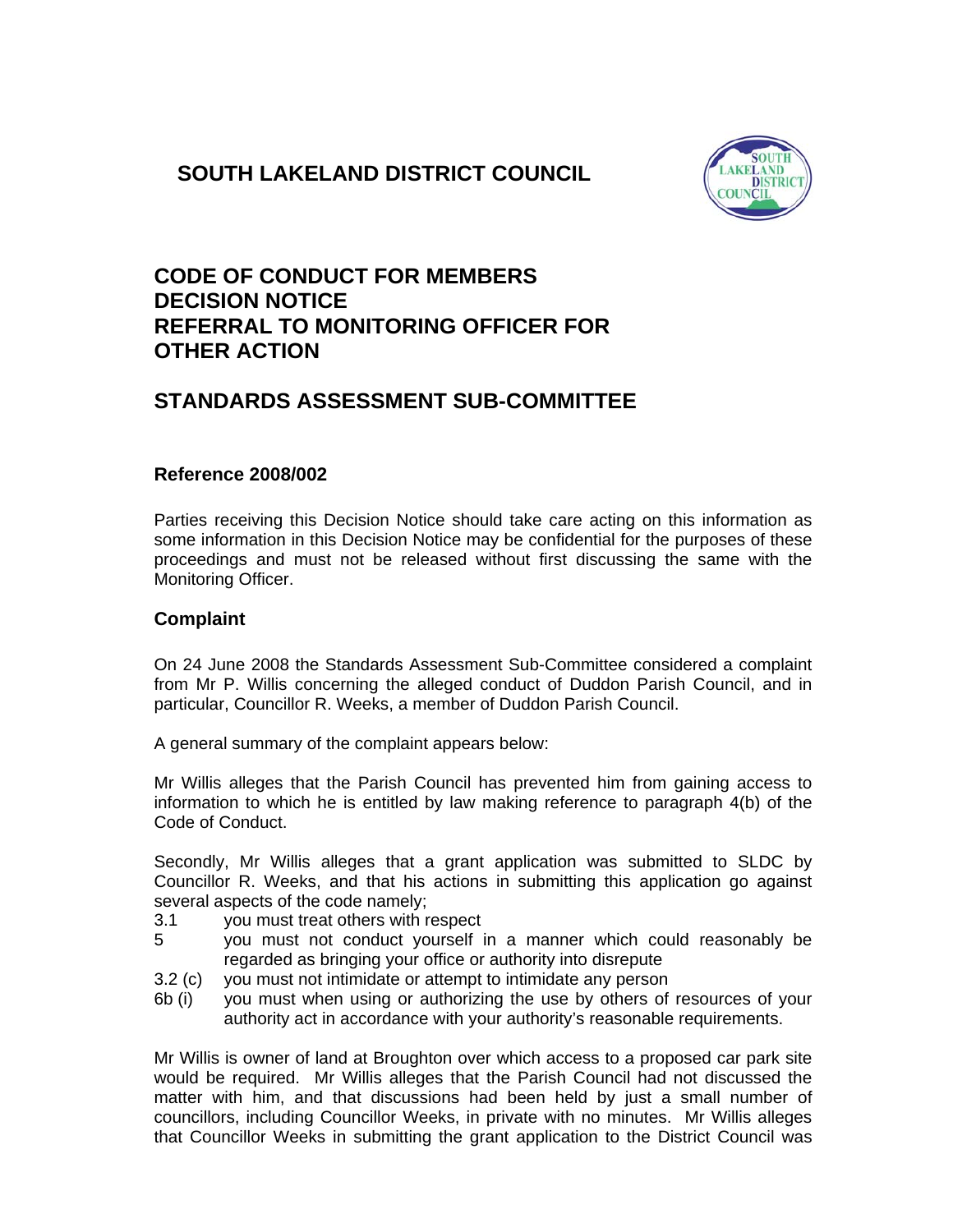selective of public opinion and that the public and numerous residents who are directly affected by the proposed were never consulted on the grant application, and that his supporting statement included information that was wrong and misleading.

### **Decision**

In accordance with Section 57A(2) of the Local Government Act 2000, as amended, the Assessment Sub-Committee resolved to refer the allegation to the Monitoring Officer for other action.

The Assessment Sub-Committee has had regard to relevant advice from the Standards Board in this matter, and whilst it has reached no conclusion on whether the subject member failed to comply with the Code of Conduct, it considers that it is more appropriate to deal with this matter by the taking of other action, rather than to refer for an investigation.

The Assessment Sub-Committee was concerned that there appeared to be a perceived lack of openness surrounding the decision making of Duddon Parish Council, in particular with regard to the proposed car park in Broughton-in-Furness, and public perception of the way in which the Council has been seen to handle the matter.

There is no evidence that individual councillors have prevented access to information held by the Parish Council, and failure to comply with Freedom of Information requests may be directed to the Information Commission. Clerks are employees of the Council rather than members, and are not bound by the code of conduct for members.

The allegation of lack of respect was considered by the Assessment Sub-Committee, and how the subject member had been perceived in dealing with the application for grant funding on behalf of the Parish Council, and apparent lack of communication with relevant parties, and felt that it was in the interests of good governance to take some form of other action.

### **Potential Breaches of the Code of Conduct Identified**

The Sub-Committee identified below the paragraphs of the Code of Conduct which may apply to the alleged breach. No conclusion has been made on whether the subject member failed to comply with the Code of conduct.

• Failing to treat others with respect

This decision notice is sent to the person or persons making the allegation, the member against whom the allegation was made and the clerk to Duddon Parish Council.